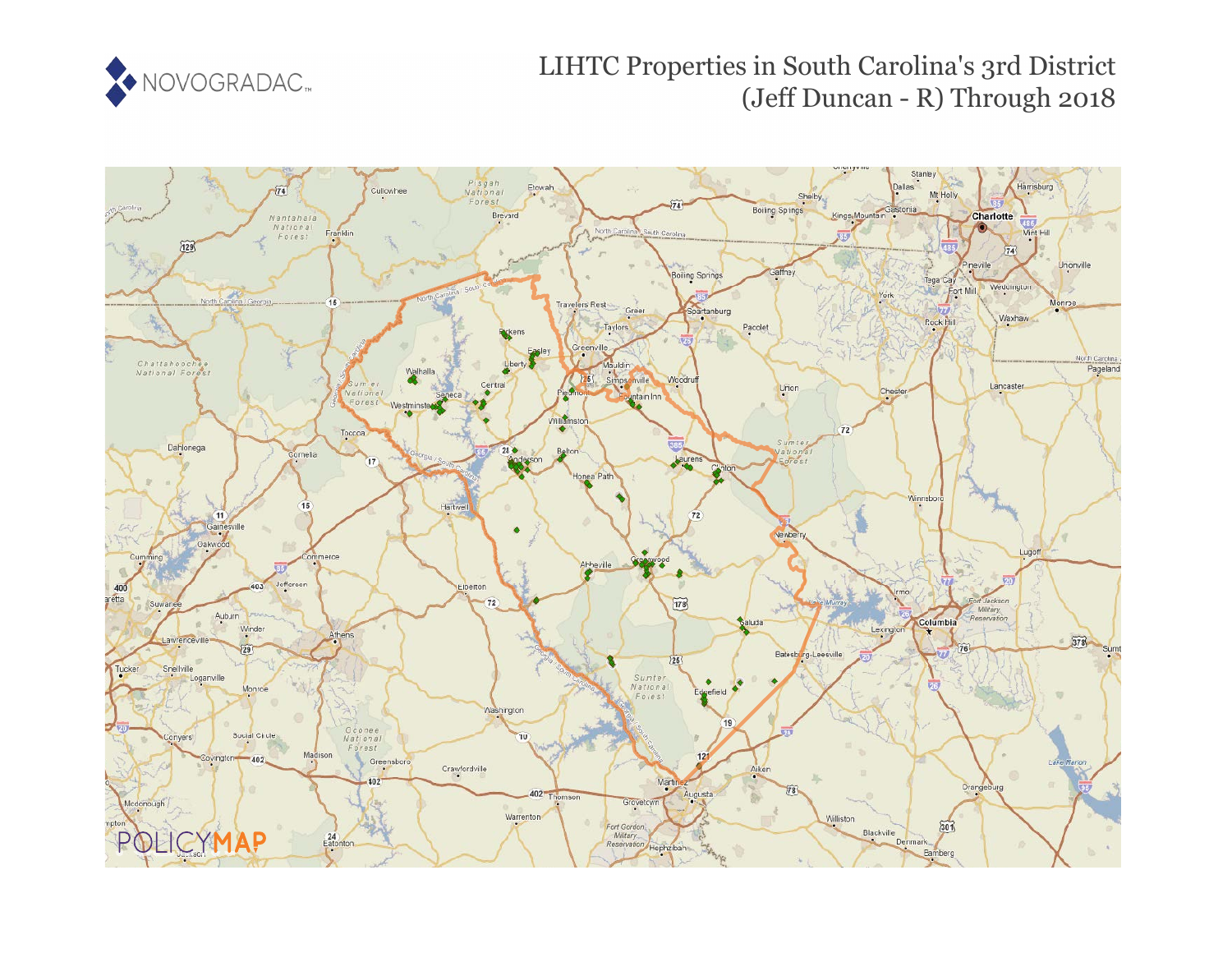| <b>Project Name</b>                      | <b>Address</b>                                                         | City                | <b>State</b>        | <b>Zip Code</b> | <b>Nonprofit</b><br><b>Sponsor</b> | <b>Allocation</b><br>Year | <b>Annual</b><br><b>Allocated</b><br><b>Amount</b> | <b>Year Placed</b><br>in Service | <b>Construction Type</b>              | <b>Total</b><br>Units | Low<br><b>Income</b><br><b>Units</b> | <b>Rent or</b><br><b>Income</b><br><b>Ceiling</b> | <b>Credit</b><br><b>Percentage</b>          | Tax-<br><b>Exempt</b><br><b>Bond</b> | <b>HUD Multi-Family</b><br><b>Financing/Rental</b><br><b>Assistance</b> |
|------------------------------------------|------------------------------------------------------------------------|---------------------|---------------------|-----------------|------------------------------------|---------------------------|----------------------------------------------------|----------------------------------|---------------------------------------|-----------------------|--------------------------------------|---------------------------------------------------|---------------------------------------------|--------------------------------------|-------------------------------------------------------------------------|
| <b>228 PEACHTREE ST</b>                  | <b>STREET</b>                                                          |                     | ${\rm SC}$          | 29824           | $\rm No$                           | 1987                      | \$0                                                | 1987                             | New Construction                      | <sup>1</sup>          | $\mathbf{1}$                         | 60% AMGI                                          | $70\,\%$ present $\,$ No value              |                                      | No                                                                      |
| 222 PEACHTREE ST                         | 222 PEACHTREE $_{\rm\,EDGEFIED}$<br><b>ST</b>                          |                     | $\operatorname{SC}$ | 29824           | $\mathbf{N}\mathbf{o}$             | 1987                      | \$211                                              | 1987                             | Acquisition and Rehab 1               |                       | $\mathbf{1}$                         | 60% AMGI                                          | $70$ % present $\,$ No $\,$<br>value        |                                      | No                                                                      |
| 119 SUNSET CIRCLE                        | 119 SUNSET DR PICKENS                                                  |                     | ${\rm SC}$          | 29671           | $\mathbf{N}\mathbf{o}$             | 1988                      | \$765                                              | 1988                             | Acquisition and Rehab 1               |                       | $\mathbf{1}$                         | 60% AMGI                                          | $70\,\%$ present $\,$ No value              |                                      | No                                                                      |
| <b>47 OVERBROOK ST</b>                   | 47 OVERBROOK PICKENS<br>ST                                             |                     | SC                  |                 | $\mathbf{N}\mathbf{o}$             | 1988                      | \$312                                              | 1988                             | Acquisition and Rehab 1               |                       | $\mathbf{1}$                         | 60% AMGI                                          | $70$ % present $\,$ No $\,$<br>value        |                                      | $\rm No$                                                                |
| 400 CASEY ST                             | 400 CASEY ST ANDERSON                                                  |                     | ${\rm SC}$          | 29624           | $\mathbf{N}\mathbf{o}$             | 1988                      | \$1,864                                            | 1988                             | Acquisition and Rehab 1               |                       | $\mathbf{1}$                         | $60\%$ AMGI                                       | $70\,\%$ present $\,$ No value              |                                      | No                                                                      |
| <b>BYRD STREET APTS</b>                  | 112 BYRD ST                                                            | <b>GREENWOOD</b>    | SC                  | 29646           | $\rm No$                           | 1988                      | \$11,560                                           | 1988                             | Both New Construction 20<br>and $A/R$ |                       | 20                                   | 60% AMGI                                          | <b>Both 30%</b><br>and 70%<br>present value | No                                   | No                                                                      |
| EDGEWOOD APTS                            | <b>400 REEL</b><br><b>DRIVE</b>                                        | <b>EDGEFIELD</b>    | ${\rm SC}$          | 29824           | No                                 | 1988                      | \$30,550                                           | 1988                             | <b>New Construction</b>               | 25                    | 25                                   | 60% AMGI                                          | $70\,\%$ present $\,$ No value              |                                      | No                                                                      |
| <b>FOUNTAIN ARMS</b>                     | 111 OLD<br><b>FAIRVIEW RD</b>                                          | <b>FOUNTAIN INN</b> | <b>SC</b>           | 29644           | No                                 | 1988                      | \$32,452                                           | 1988                             | Acquisition and Rehab 50              |                       | 50                                   | 60% AMGI                                          | 70 % present $\,$ No $\,$<br>value          |                                      | No                                                                      |
| SPRINGBROOK APTS                         | 115 DALTON RD SENECA                                                   |                     | ${\rm SC}$          | 29678           | No                                 | 1988                      | \$55,286                                           | 1988                             | New Construction                      | 44                    | 44                                   | 60% AMGI                                          | $70\,\%$ present $\,$ No value              |                                      | No                                                                      |
| <b>VALLEY VIEW APTS</b>                  | 201 VALLEY<br><b>VIEW RD</b>                                           | FOUNTAIN INN        | <b>SC</b>           | 29644           | No                                 | 1988                      | \$55,522                                           | 1988                             | <b>New Construction</b>               | 44                    | 44                                   | $60\%$ AMGI                                       | 70 % present $\,$ No $\,$<br>value          |                                      | No                                                                      |
| 226 PEACHTREE ST                         | 226 PEACHTREE $_{\rm\bf \underline{E}DGEFIELD}$<br>$\operatorname{ST}$ |                     | ${\rm SC}$          | 29824           | $\mathbf{N}\mathbf{o}$             | 1988                      | \$233                                              | 1988                             | Acquisition and Rehab 1               |                       | $\mathbf{1}$                         | 60% AMGI                                          | $70$ % present $\,$ No value                |                                      | No                                                                      |
| 519 SIMPKINS ST                          | 519 SIMPKINS<br><b>ST</b>                                              | <b>EDGEFIELD</b>    | ${\bf SC}$          | 29824           | No                                 | 1988                      | \$277                                              | 1988                             | Acquisition and Rehab 1               |                       | $\mathbf{1}$                         | 60% AMGI                                          | $70\,\%$ present $\,$ No $\,$<br>value      |                                      | No                                                                      |
| <b>AUTUMNWOOD</b><br><b>VILLAGE APTS</b> | 100 E WALNUT<br><b>ST</b>                                              | WALHALLA            | ${\rm SC}$          | 29691           | No                                 | 1989                      | \$49,697                                           | 1989                             | <b>New Construction</b>               | 32                    | 32                                   | 60% AMGI                                          | $70\,\%$ present $\,$ No value              |                                      | No                                                                      |
| <b>FOREST VIEW APTS I</b>                | 311 SUMMIT DR LIBERTY                                                  |                     | SC                  | 29657           | $\rm No$                           | 1989                      | \$66,805                                           | 1989                             | <b>New Construction</b>               | 44                    | 44                                   | 60% AMGI                                          | $70\,\%$ present $\,$ No $\,$<br>value      |                                      | No                                                                      |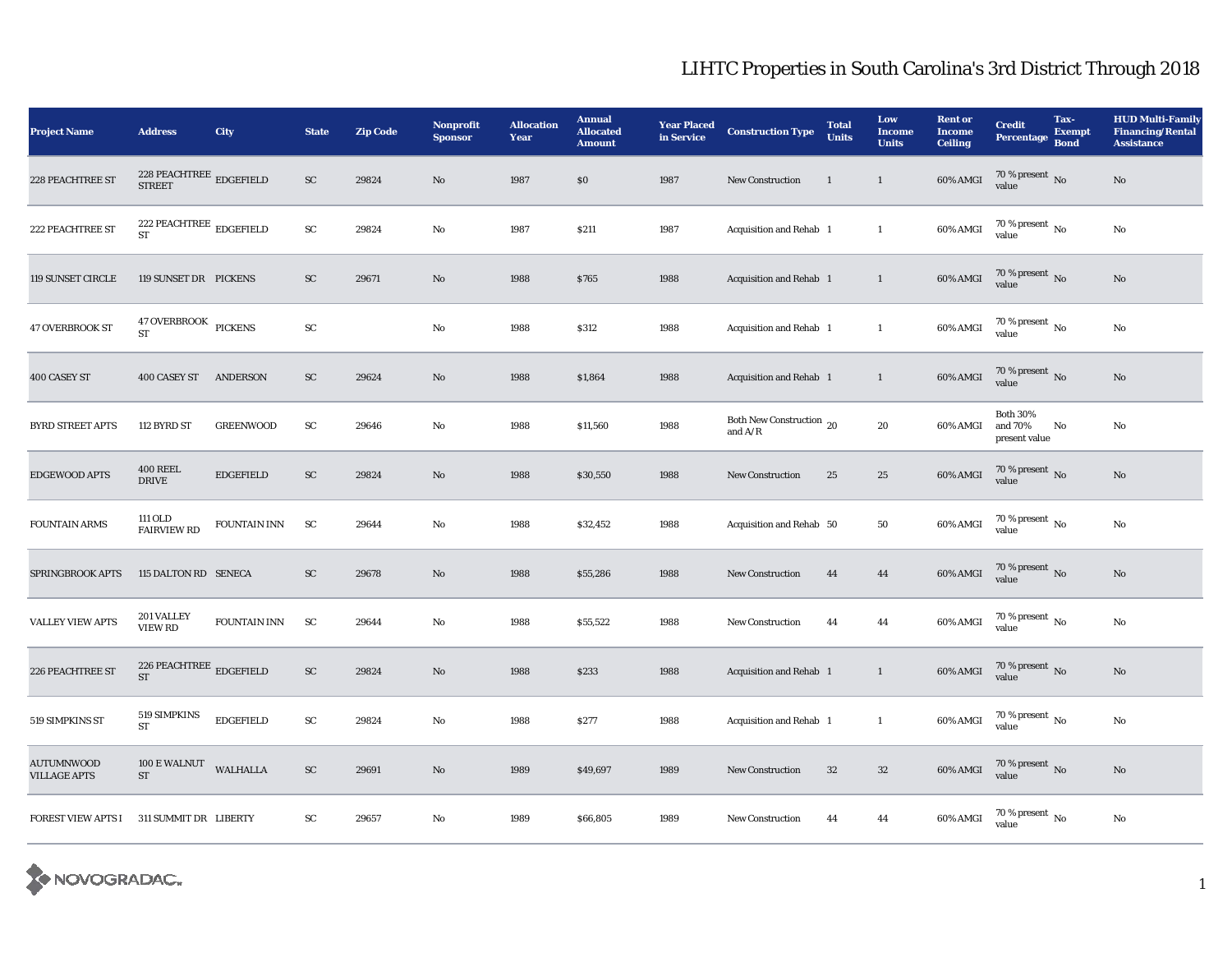| <b>Project Name</b>                             | <b>Address</b>                      | City               | <b>State</b> | <b>Zip Code</b> | Nonprofit<br><b>Sponsor</b> | <b>Allocation</b><br>Year | <b>Annual</b><br><b>Allocated</b><br><b>Amount</b> | <b>Year Placed</b><br>in Service | <b>Construction Type</b> | <b>Total</b><br><b>Units</b> | Low<br><b>Income</b><br><b>Units</b> | <b>Rent or</b><br><b>Income</b><br><b>Ceiling</b> | <b>Credit</b><br><b>Percentage</b>     | Tax-<br><b>Exempt</b><br><b>Bond</b> | <b>HUD Multi-Family</b><br><b>Financing/Rental</b><br><b>Assistance</b> |
|-------------------------------------------------|-------------------------------------|--------------------|--------------|-----------------|-----------------------------|---------------------------|----------------------------------------------------|----------------------------------|--------------------------|------------------------------|--------------------------------------|---------------------------------------------------|----------------------------------------|--------------------------------------|-------------------------------------------------------------------------|
| CALHOUN                                         | 402 N MAIN ST ANDERSON              |                    | SC           | 29621           | No                          | 1990                      | \$108,632                                          | 1990                             | Acquisition and Rehab 69 |                              | 69                                   | 60% AMGI                                          | $70\,\%$ present $\,$ No value         |                                      | $\rm No$                                                                |
| MCCORMICK MANOR<br>OF MCCORMICK                 | 713 S MINE ST MC CORMICK            |                    | ${\rm SC}$   | 29835           | No                          | 1990                      | \$41,201                                           | 1991                             | <b>New Construction</b>  | 24                           | $\bf 24$                             | 60% AMGI                                          | $70$ % present $\,$ No $\,$<br>value   |                                      | No                                                                      |
| <b>EDGEWOOD APTS</b>                            | $300$ CAMPBELL $\quad$ BELTON<br>ST |                    | ${\rm SC}$   | 29627           | No                          | 1992                      | \$48,941                                           | 1992                             | Acquisition and Rehab 32 |                              | 32                                   | 60% AMGI                                          | $70\,\%$ present $\,$ No value         |                                      | No                                                                      |
| <b>LAURELWOOD</b><br>(LAURENS)                  | 301 REEDY<br>FORK RD                | <b>LAURENS</b>     | ${\rm sc}$   | 29360           | No                          | 1990                      | \$104,393                                          | 1992                             | <b>New Construction</b>  | 62                           | 62                                   | 60% AMGI                                          | 70 % present $\,$ No $\,$<br>value     |                                      | $\rm No$                                                                |
| WILLOW CREEK MANOI 312 PINE                     |                                     | MCCORMICK          | ${\rm SC}$   | 29835           | No                          | 1993                      | $\$0$                                              | 1993                             | New Construction         | 24                           | 24                                   | 60% AMGI                                          | $70\,\%$ present $\,$ No value         |                                      | No                                                                      |
| CEDAR RIDGE MANOR                               | 2 HOLLOWAY<br>DR                    | <b>WARE SHOALS</b> | ${\rm SC}$   | 29692           | No                          | 1994                      | \$48,777                                           | 1994                             | <b>New Construction</b>  | 28                           | 28                                   | 60% AMGI                                          | 70 % present $\overline{N_0}$<br>value |                                      | $\rm No$                                                                |
| HAZELWOOD MANOR                                 | $1202$ CALHOUN $\,$ JOHNSTON ST     |                    | ${\rm SC}$   | 29832           | No                          | 1994                      | \$45,975                                           | 1994                             | <b>New Construction</b>  | 24                           | 24                                   | 60% AMGI                                          | $70\,\%$ present $\,$ No value         |                                      | No                                                                      |
| TAGGART COURT                                   | 321 TAGGART<br><b>AVENUE</b>        | <b>GREENWOOD</b>   | ${\bf SC}$   | 29646           | No                          | 1993                      | $\$0$                                              | 1994                             | <b>New Construction</b>  | 6                            | $\bf 6$                              | 60% AMGI                                          | 70 % present $\,$ No $\,$<br>value     |                                      | No                                                                      |
| <b>TIMBER RIDGE APTS</b>                        | 308 WALL RD                         | <b>MC CORMICK</b>  | ${\rm SC}$   | 29835           | No                          | 1993                      | \$57,448                                           | 1994                             | Acquisition and Rehab 36 |                              | $36\,$                               | 60% AMGI                                          | $70\,\%$ present $\,$ No value         |                                      | No                                                                      |
| <b>WATERFORD PLACE</b><br><b>APTS</b>           | 100<br><b>WATERFORD</b><br>LN       | CALHOUN FALLS SC   |              | 29628           | No                          | 1993                      | \$54,857                                           | 1994                             | <b>New Construction</b>  | 32                           | $32\,$                               | 60% AMGI                                          | $70$ % present $\,$ No $\,$<br>value   |                                      | No                                                                      |
| <b>WESTCHASE APTS</b>                           | 590 PHILLIPS ST CLINTON             |                    | SC           | 29325           | No                          | 1992                      | \$125,398                                          | 1994                             | Acquisition and Rehab 85 |                              | 85                                   | <b>50% AMGI</b>                                   | $70\,\%$ present $\,$ No value         |                                      | No                                                                      |
| TRAKAS AVENUE APTS 604 TRAKAS<br><b>PHASE I</b> | AVE                                 | <b>GREENWOOD</b>   | ${\bf SC}$   | 29649           | No                          | 1994                      | \$44,981                                           | 1994                             | <b>New Construction</b>  | 8                            | 8                                    | $60\%$ AMGI                                       | $70$ % present $\,$ No $\,$<br>value   |                                      | No                                                                      |
| <b>HILLTOP APTS</b>                             | 800 SPRING ST LAURENS               |                    | <b>SC</b>    | 29360           | No                          | 1995                      | \$77,267                                           | 1995                             | Acquisition and Rehab 72 |                              | 72                                   | 60% AMGI                                          | $70\,\%$ present $\,$ No value         |                                      | No                                                                      |
| <b>ELLISON AVENUE</b><br><b>ATRIUM HOMES</b>    | 510 ELLISON<br>AVE                  | <b>GREENWOOD</b>   | ${\rm SC}$   | 29649           | No                          | 1994                      | \$22,165                                           | 1995                             | <b>New Construction</b>  | 6                            | $\bf 6$                              | 60% AMGI                                          | $70\,\%$ present $\,$ No $\,$<br>value |                                      | No                                                                      |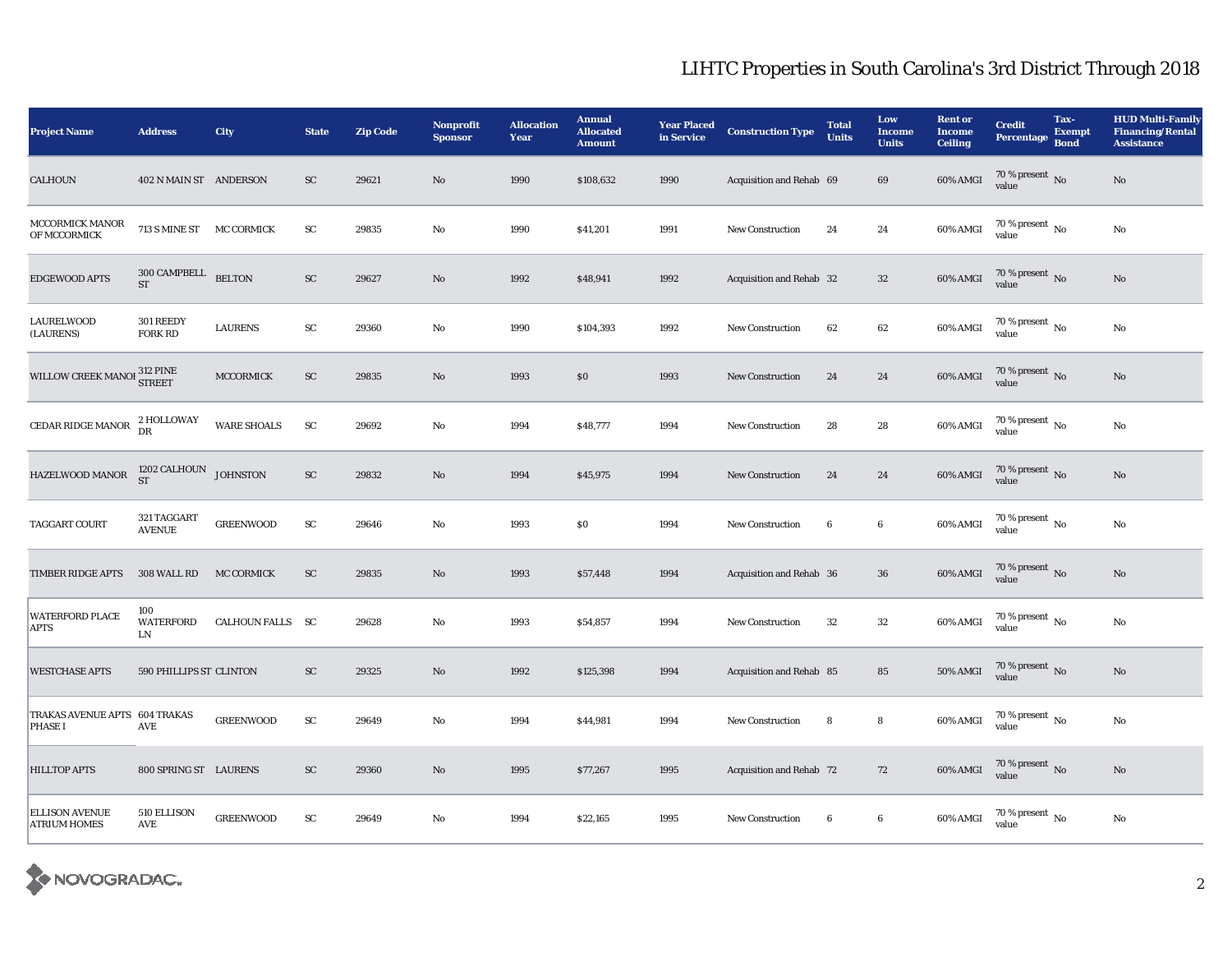| <b>Project Name</b>                           | <b>Address</b>                      | City               | <b>State</b> | <b>Zip Code</b> | <b>Nonprofit</b><br><b>Sponsor</b> | <b>Allocation</b><br>Year | <b>Annual</b><br><b>Allocated</b><br><b>Amount</b> | <b>Year Placed</b><br>in Service | <b>Construction Type</b>  | <b>Total</b><br><b>Units</b> | Low<br><b>Income</b><br><b>Units</b> | <b>Rent or</b><br><b>Income</b><br><b>Ceiling</b> | <b>Credit</b><br>Percentage            | Tax-<br><b>Exempt</b><br><b>Bond</b> | <b>HUD Multi-Family</b><br><b>Financing/Rental</b><br><b>Assistance</b> |
|-----------------------------------------------|-------------------------------------|--------------------|--------------|-----------------|------------------------------------|---------------------------|----------------------------------------------------|----------------------------------|---------------------------|------------------------------|--------------------------------------|---------------------------------------------------|----------------------------------------|--------------------------------------|-------------------------------------------------------------------------|
| PIEDMONT POINTE<br><b>APTS</b>                | 300 OLD<br>PELZER RD                | PIEDMONT           | <b>SC</b>    | 29673           | $\mathbf{N}\mathbf{o}$             | 1994                      | \$38,673                                           | 1995                             | Acquisition and Rehab 39  |                              | 39                                   | 60% AMGI                                          | $70\,\%$ present $\,$ No value         |                                      | No                                                                      |
| TRAKAS AVENUE APTS 600 TRAKAS<br>PHASE II     | AVE                                 | <b>GREENWOOD</b>   | ${\rm SC}$   | 29649           | No                                 | 1994                      | \$55,464                                           | 1995                             | <b>New Construction</b>   | 10                           | $10\,$                               | 60% AMGI                                          | 70 % present $\,$ No $\,$<br>value     |                                      | No                                                                      |
| PECAN TERRACE APTS 110 GOSSETT DR WILLIAMSTON |                                     |                    | <b>SC</b>    | 29697           | $\mathbf{N}\mathbf{o}$             | 1994                      | \$52,149                                           | 1996                             | Acquisition and Rehab 39  |                              | 39                                   | 60% AMGI                                          | $70\,\%$ present $_{\rm{No}}$          |                                      | No                                                                      |
| <b>WESTMINSTER EAST</b><br><b>APTS</b>        | 100 SUNSHINE<br>$\rm CIR$           | <b>WESTMINSTER</b> | ${\rm SC}$   | 29693           | No                                 | 1994                      | \$56,132                                           | 1996                             | Acquisition and Rehab 49  |                              | 49                                   | 60% AMGI                                          | 70 % present $\,$ No $\,$<br>value     |                                      | No                                                                      |
| <b>CREEKSIDE APTS</b>                         | 100 PEBBLE<br><b>BROOK CT</b>       | <b>EASLEY</b>      | ${\rm SC}$   | 29642           | No                                 | 1995                      | \$564,571                                          | 1997                             | <b>New Construction</b>   | 132                          | 132                                  | 60% AMGI                                          | $70\,\%$ present $\,$ No value         |                                      | No                                                                      |
| FERGUSON WILLIAMS<br><b>APTS</b>              | 200 ELLIS AVE ABBEVILLE             |                    | ${\rm SC}$   | 29620           | No                                 | 1995                      | \$95,311                                           | 1997                             | Acquisition and Rehab 20  |                              | 20                                   | 50% AMGI                                          | 70 % present $\,$ No $\,$<br>value     |                                      | No                                                                      |
| COLEMAN ST APTS M13-110 COLEMAN<br>SG450954   | ST                                  | ABBEVILLE          | ${\rm SC}$   | 29620           | $\mathbf{N}\mathbf{o}$             | 1996                      | \$54,751                                           | 1998                             | Acquisition and Rehab 48  |                              | 48                                   | 60% AMGI                                          | $70\,\%$ present $\,$ No value         |                                      | No                                                                      |
| <b>FALLS LANDING APTS</b>                     | 1146 OLD<br><b>CENTRAL</b><br>ROAD. | <b>CLEMSON</b>     | ${\rm SC}$   | 29631           | No                                 | 1996                      | \$426,898                                          | 1998                             | <b>New Construction</b>   | 76                           | 76                                   | 60% AMGI                                          | $70$ % present $\,$ No $\,$<br>value   |                                      | $\rm No$                                                                |
| <b>NORTH WOODS APTS</b>                       | 116<br>NORTHWOOD<br><b>DRIVE</b>    | <b>SENECA</b>      | ${\rm SC}$   | 29678           | No                                 | 1996                      | \$0                                                | 1998                             | <b>New Construction</b>   | 119                          | 119                                  | 60% AMGI                                          | $70\,\%$ present $\,$ No value         |                                      | No                                                                      |
| STERLING WOODS<br><b>APTS</b>                 | 423 LINDSAY RD CLEMSON              |                    | ${\rm SC}$   | 29631           | No                                 | 1996                      | \$394,385                                          | 1998                             | <b>New Construction</b>   | 70                           | 70                                   | 60% AMGI                                          | $70\,\%$ present $\,$ No value         |                                      | No                                                                      |
| <b>TWIN OAKS APTS</b>                         | 200 HOLMAN ST GREENWOOD             |                    | ${\rm sc}$   | 29649           | No                                 | 1997                      | \$202,156                                          | 1998                             | Acquisition and Rehab 56  |                              | 56                                   | 60% AMGI                                          | $70\,\%$ present $\,$ No value         |                                      | Yes                                                                     |
| <b>BRIGHTON RIDGE</b><br><b>APTS</b>          | 1048<br><b>WOODLAND</b><br>AVE      | <b>EDGEFIELD</b>   | ${\rm SC}$   | 29824           | Yes                                | 1997                      | \$131,550                                          | 1999                             | Acquisition and Rehab 44  |                              | 44                                   | 60% AMGI                                          | 70 % present $\overline{N_0}$<br>value |                                      | Yes                                                                     |
| <b>HANOVER RIDGE APTS</b>                     | 1110 W<br>FRANKLIN ST               | <b>ANDERSON</b>    | ${\rm SC}$   | 29624           | Yes                                | 1997                      | \$272,558                                          | 1999                             | Acquisition and Rehab 152 |                              | 122                                  | $60\%$ AMGI                                       | $70\,\%$ present $\,$ No value         |                                      | No                                                                      |
| <b>HEATHERWOOD APTS</b>                       | 1025 W<br><b>WHITNER ST</b>         | <b>ANDERSON</b>    | ${\rm SC}$   | 29624           | No                                 | 1997                      | \$252,410                                          | 1999                             | <b>New Construction</b>   | 48                           | 48                                   | 60% AMGI                                          | 70 % present $\,$ No $\,$<br>value     |                                      | No                                                                      |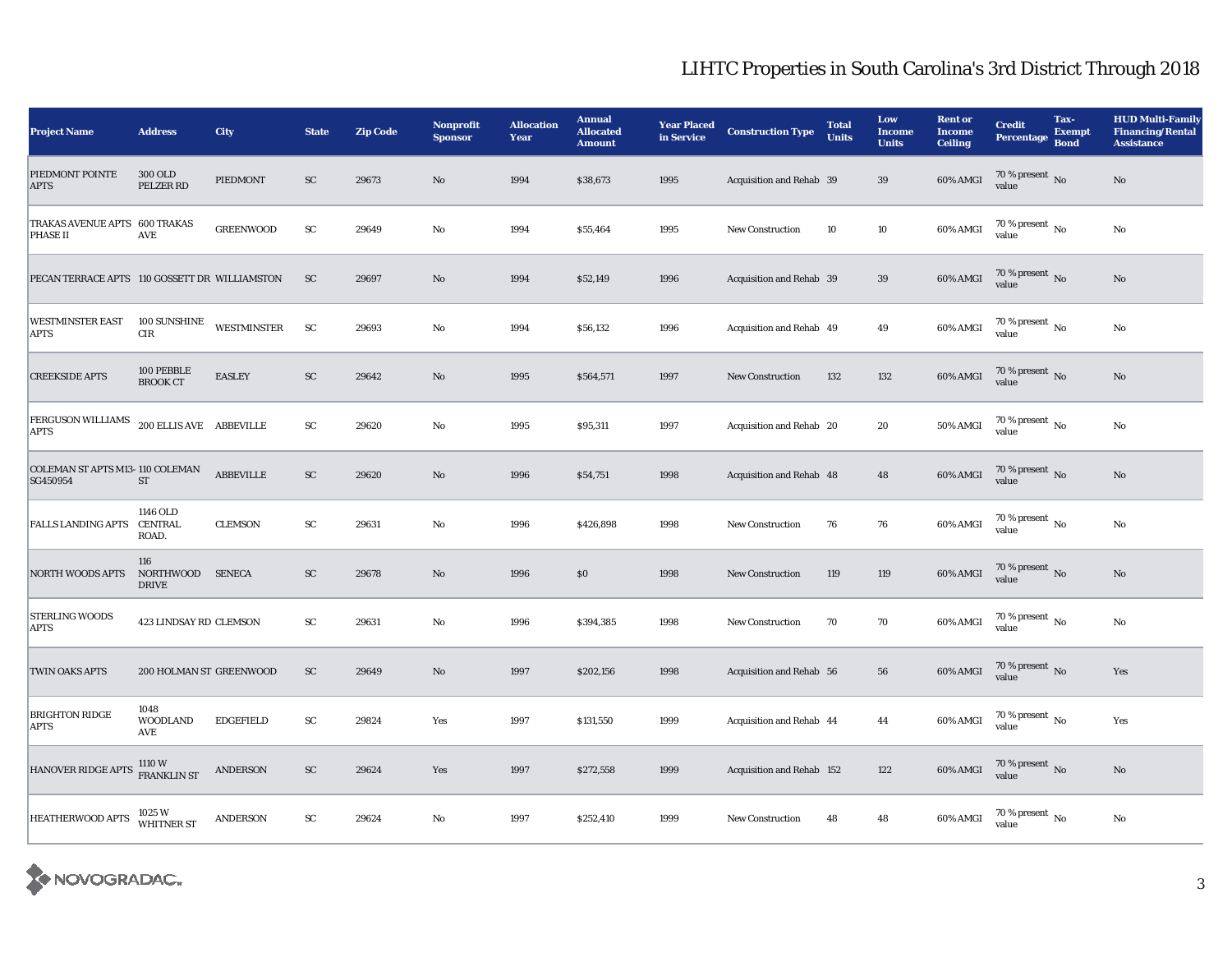| <b>Project Name</b>                                                       | <b>Address</b>                            | City               | <b>State</b> | <b>Zip Code</b> | <b>Nonprofit</b><br><b>Sponsor</b> | <b>Allocation</b><br>Year | <b>Annual</b><br><b>Allocated</b><br><b>Amount</b> | <b>Year Placed</b><br>in Service | <b>Construction Type</b>  | <b>Total</b><br><b>Units</b> | Low<br><b>Income</b><br><b>Units</b> | <b>Rent or</b><br><b>Income</b><br><b>Ceiling</b> | <b>Credit</b><br><b>Percentage</b>          | Tax-<br><b>Exempt</b><br><b>Bond</b> | <b>HUD Multi-Family</b><br><b>Financing/Rental</b><br><b>Assistance</b> |
|---------------------------------------------------------------------------|-------------------------------------------|--------------------|--------------|-----------------|------------------------------------|---------------------------|----------------------------------------------------|----------------------------------|---------------------------|------------------------------|--------------------------------------|---------------------------------------------------|---------------------------------------------|--------------------------------------|-------------------------------------------------------------------------|
| <b>SHOAL'S POINTE APTS</b><br><b>APTS</b>                                 | 29 N<br><b>GREENWOOD</b><br>AVE           | <b>WARE SHOALS</b> | <b>SC</b>    | 29692           | N <sub>o</sub>                     | 1998                      | \$53,559                                           | 1999                             | Acquisition and Rehab 37  |                              | 37                                   | 60% AMGI                                          | $70\,\%$ present $\,$ No value              |                                      | No                                                                      |
| <b>SWEETWATER APTS</b>                                                    | 3 MURRAH RD<br><b>EXT</b>                 | NORTH AUGUSTA SC   |              | 29860           | Yes                                | 1997                      | \$281,606                                          | 1999                             | <b>New Construction</b>   | 72                           | 72                                   | 50% AMGI                                          | 70 % present $\,$ No $\,$<br>value          |                                      | No                                                                      |
| <b>TIMBERLAND</b><br><b>CROSSING APTS</b>                                 | 103<br>WHISPERING<br>MAPLE DR             | <b>CENTRAL</b>     | ${\rm SC}$   | 29630           | No                                 | 1997                      | \$273,404                                          | 1999                             | <b>New Construction</b>   | 72                           | 72                                   | <b>50% AMGI</b>                                   | $70\,\%$ present $\,$ No value              |                                      | No                                                                      |
| <b>J PRESS APTS</b>                                                       | 110 CLAY ST                               | <b>CLINTON</b>     | SC           | 29325           | No                                 | 1999                      | \$74,725                                           | 2001                             | Acquisition and Rehab 20  |                              | 16                                   | 60% AMGI                                          | 70 % present $\hbox{~No}$<br>value          |                                      | No                                                                      |
| <b>BELTON GARDENS</b><br><b>APTS</b>                                      | 431 GLENWOOD BELTON<br>ST                 |                    | ${\rm SC}$   | 29627           | No                                 | 2001                      | \$46,574                                           | 2002                             | Acquisition and Rehab 35  |                              | 35                                   | 60% AMGI                                          | <b>Both 30%</b><br>and 70%<br>present value | No                                   | No                                                                      |
| <b>BELTON WOODS</b>                                                       | 110 HOWARD LN ANDERSON                    |                    | <b>SC</b>    | 29621           | No                                 | 2001                      | \$265,322                                          | 2002                             | Acquisition and Rehab 200 |                              | 200                                  | 60% AMGI                                          | 70 % present $\rm \gamma_{\rm es}$<br>value |                                      | Yes                                                                     |
| <b>DOVE POINTE APTS</b>                                                   | 401 S<br>CAMBRIDGE ST NINETY SIX          |                    | ${\rm SC}$   | 29666           | No                                 | 2001                      | \$43,942                                           | 2002                             | Acquisition and Rehab 29  |                              | 29                                   | 60% AMGI                                          | <b>Both 30%</b><br>and 70%<br>present value | $\mathbf{N}\mathbf{o}$               | No                                                                      |
| HUNTERS BLIND APTS                                                        | 101 EASTGATE<br><b>DR</b>                 | CALHOUN FALLS SC   |              | 29628           | No                                 | 2001                      | \$34,756                                           | 2002                             | Acquisition and Rehab 23  |                              | 23                                   | 60% AMGI                                          | <b>Both 30%</b><br>and 70%<br>present value | No                                   | No                                                                      |
| <b>GARDENS AT</b><br><b>PARKWAY</b>                                       | <b>1508 PKWY</b>                          | <b>GREENWOOD</b>   | SC           | 29646           | No                                 | 2001                      | \$255,572                                          | 2002                             | <b>New Construction</b>   | 48                           | 48                                   | 60% AMGI                                          | $70\%$ present No<br>value                  |                                      | No                                                                      |
| CARDINAL GLEN APTS 1524 PKWY                                              |                                           | <b>GREENWOOD</b>   | SC           | 29646           | No                                 | 2001                      | \$319,345                                          | 2003                             | <b>New Construction</b>   | 64                           | 64                                   | $60\%$ AMGI                                       | $70\%$ present No<br>value                  |                                      | No                                                                      |
| HIGHLAND GLEN APTS $\frac{800 \text{ HIGHLAND}}{\text{GLEN CT}}$ WALHALLA |                                           |                    | ${\rm SC}$   | 29691           | Yes                                | 2001                      | \$300,000                                          | 2003                             | <b>New Construction</b>   | 64                           | 64                                   | $60\%$ AMGI                                       | $70\,\%$ present $\,$ No value              |                                      | No                                                                      |
| PARK VIEW APTS                                                            | 100<br>WILLIAMSTON WILLIAMSTON<br>CT      |                    | SC           | 29697           | Yes                                | 2001                      | \$300,000                                          | 2003                             | <b>New Construction</b>   | 64                           | 64                                   | 60% AMGI                                          | $70\,\%$ present $\,$ No value              |                                      | No                                                                      |
| <b>PARK WEST APTS</b>                                                     | 300 DUVALL ST EASLEY                      |                    | <b>SC</b>    | 29640           | No                                 | 2001                      | \$336,653                                          | 2003                             | <b>New Construction</b>   | 60                           | 60                                   | 60% AMGI                                          | $70\,\%$ present $\,$ No value              |                                      | No                                                                      |
| <b>SWANN MEADOWS</b><br><b>APTS</b>                                       | 1091 PARKLAND $_{\rm GREENWOOD}$<br>PL RD |                    | SC           | 29646           | No                                 | 2002                      | \$67,539                                           | 2003                             | Acquisition and Rehab 56  |                              | 56                                   | 60% AMGI                                          | <b>Both 30%</b><br>and 70%<br>present value | No                                   | No                                                                      |

X NOVOGRADAC.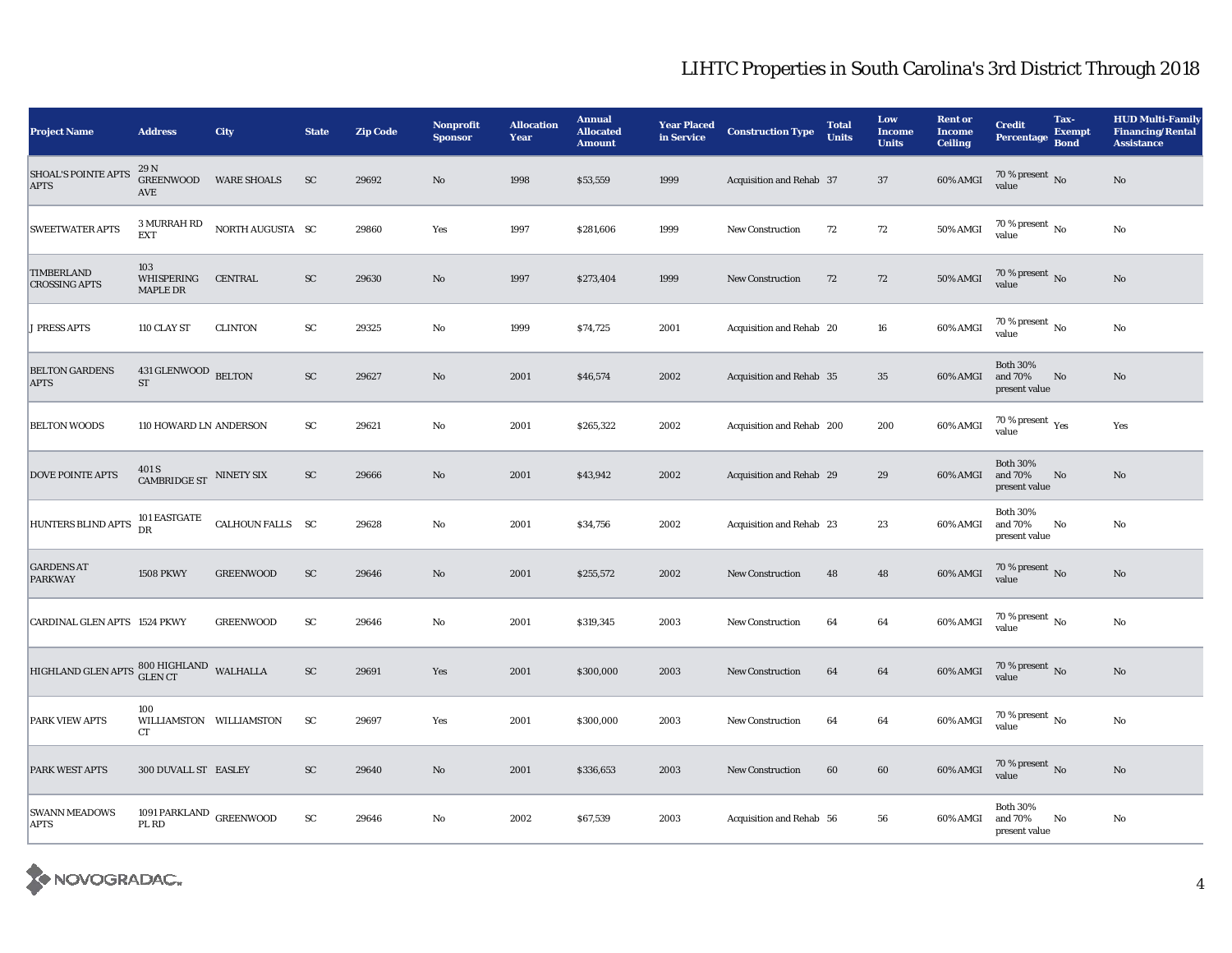| <b>Project Name</b>                          | <b>Address</b>                                        | City                                  | <b>State</b> | <b>Zip Code</b> | <b>Nonprofit</b><br><b>Sponsor</b> | <b>Allocation</b><br>Year | <b>Annual</b><br><b>Allocated</b><br><b>Amount</b> | <b>Year Placed</b><br>in Service | <b>Construction Type</b>  | <b>Total</b><br><b>Units</b> | Low<br><b>Income</b><br><b>Units</b> | <b>Rent or</b><br><b>Income</b><br><b>Ceiling</b> | <b>Credit</b><br>Percentage                 | Tax-<br><b>Exempt</b><br><b>Bond</b> | <b>HUD Multi-Family</b><br><b>Financing/Rental</b><br><b>Assistance</b> |
|----------------------------------------------|-------------------------------------------------------|---------------------------------------|--------------|-----------------|------------------------------------|---------------------------|----------------------------------------------------|----------------------------------|---------------------------|------------------------------|--------------------------------------|---------------------------------------------------|---------------------------------------------|--------------------------------------|-------------------------------------------------------------------------|
| <b>HOLLYBROOK</b>                            | 320 PEACHTREE $_{\rm\bf \underline{E}DGEFIELD}$<br>ST |                                       | ${\rm SC}$   | 29824           | No                                 | 2002                      | \$210,966                                          | 2004                             | <b>New Construction</b>   | 32                           | $32\,$                               | 60% AMGI                                          | $70\,\%$ present $\,$ No value              |                                      | $\rm No$                                                                |
| <b>OAK PLACE</b>                             | 100 DUVALL<br><b>WAY</b>                              | <b>ANDERSON</b>                       | ${\rm SC}$   | 29624           | No                                 | 2002                      | \$429,859                                          | 2004                             | <b>New Construction</b>   | 56                           | 56                                   | 60% AMGI                                          | 70 % present $\,$ No $\,$<br>value          |                                      | $\rm No$                                                                |
| VILLAGES AT BEAVER 140 WA REEL<br><b>DAM</b> | ${\rm DR}$                                            | <b>EDGEFIELD</b>                      | ${\rm SC}$   | 29824           | Yes                                | 2002                      | \$141,178                                          | 2004                             | <b>New Construction</b>   | 32                           | $32\,$                               | 50% AMGI                                          | $70\,\%$ present $\,$ No value              |                                      | $\mathbf{N}\mathbf{o}$                                                  |
| <b>ROCKY CREEK</b><br><b>VILLAGE</b>         | 116 GAMEWELL<br><b>CT</b>                             | <b>ANDERSON</b>                       | ${\rm SC}$   | 29621           | $\rm No$                           | 2002                      | \$387,007                                          | 2004                             | <b>New Construction</b>   | 35                           | $\bf 35$                             | 60% AMGI                                          | 70 % present $\,$ No $\,$<br>value          |                                      | $\rm No$                                                                |
| <b>SALUDA CROSSING</b>                       | 105 OAKWOOD<br>${\rm DR}$                             | <b>SALUDA</b>                         | ${\rm SC}$   | 29138           | Yes                                | 2002                      | \$214,295                                          | 2004                             | <b>New Construction</b>   | 25                           | $25\,$                               | $50\%$ AMGI                                       | $70\,\%$ present $\,$ No value              |                                      | $\rm No$                                                                |
| <b>KINGSTON POINTE I</b>                     | 101 FYFFE DR                                          | <b>ANDERSON</b>                       | ${\rm sc}$   | 29625           | No                                 | 2004                      | \$362,557                                          | 2006                             | <b>New Construction</b>   | 48                           | 48                                   | 60% AMGI                                          | 70 % present $\,$ No $\,$<br>value          |                                      | No                                                                      |
| <b>ANDERSON VILLAGE</b>                      | 200 MIRACLE<br>MILE DR                                | <b>ANDERSON</b>                       | ${\rm SC}$   | 29621           | $\mathbf{N}\mathbf{o}$             | 2004                      | \$273,285                                          | 2006                             | Acquisition and Rehab 97  |                              | 97                                   | 60% AMGI                                          | <b>Both 30%</b><br>and 70%<br>present value | No                                   | Yes                                                                     |
| <b>FOUNTAIN HILLS</b>                        | 201 CHAPMAN<br>RD                                     | FOUNTAIN INN                          | ${\rm SC}$   | 29644           | No                                 | 2004                      | \$303,930                                          | 2006                             | Acquisition and Rehab 48  |                              | 48                                   | 60% AMGI                                          | $70\,\%$ present $\,$ No value              |                                      | $\rm No$                                                                |
| <b>PARK ON MARKET</b>                        | 101 DARBY LN ANDERSON                                 |                                       | ${\rm SC}$   | 29624           | $\rm No$                           | 2004                      | \$477,745                                          | 2006                             | <b>New Construction</b>   | 56                           | ${\bf 56}$                           | 60% AMGI                                          | $70\,\%$ present $\,$ No value              |                                      | $\mathbf{N}\mathbf{o}$                                                  |
| PRESTON POINTE                               | 201 TRAM LAW<br><b>CT</b>                             | <b>CENTRAL</b>                        | ${\rm sc}$   | 29630           | No                                 | 2004                      | \$355,182                                          | 2006                             | <b>New Construction</b>   | 48                           | 48                                   | 60% AMGI                                          | 70 % present $\,$ No $\,$<br>value          |                                      |                                                                         |
| <b>ORCHARD PARK APTS</b>                     |                                                       | 101 PEACH LEAF $\,$ RIDGE SPRING CURL | <b>SC</b>    | 29129           | $\mathbf{N}\mathbf{o}$             | 2006                      | \$72,623                                           | 2007                             | Acquisition and Rehab 20  |                              | 20                                   | 60% AMGI                                          | <b>Both 30%</b><br>and 70%<br>present value | No                                   | $\mathbf{N}\mathbf{o}$                                                  |
| <b>THE OAKS</b><br>(MCCORMICK)               | 500 PINE ST<br><b>EXT</b>                             | <b>MCCORMICK</b>                      | ${\rm SC}$   | 29835           | No                                 | 2007                      | \$43,523                                           | 2007                             | New Construction          | 20                           | 20                                   | 60% AMGI                                          | $30\,\%$ present $\,\mathrm{Yes}$ value     |                                      | $\rm No$                                                                |
| PARK AVENUE APTS II 401 PARK AVE JOHNSTON    |                                                       |                                       | <b>SC</b>    | 29832           | No                                 | 2007                      | \$41,368                                           | 2007                             | <b>New Construction</b>   | 40                           | 40                                   | 60% AMGI                                          | $30\,\%$ present $\,\mathrm{Yes}$ value     |                                      | $\mathbf{N}\mathbf{o}$                                                  |
| PHOENIX PLACE                                | 1401 PHOENIX<br><b>ST</b>                             | <b>GREENWOOD</b>                      | ${\rm SC}$   | 29646           | No                                 | 2006                      | \$351,609                                          | 2007                             | Acquisition and Rehab 100 |                              | 100                                  | 60% AMGI                                          | <b>Both 30%</b><br>and 70%<br>present value | No                                   | Yes                                                                     |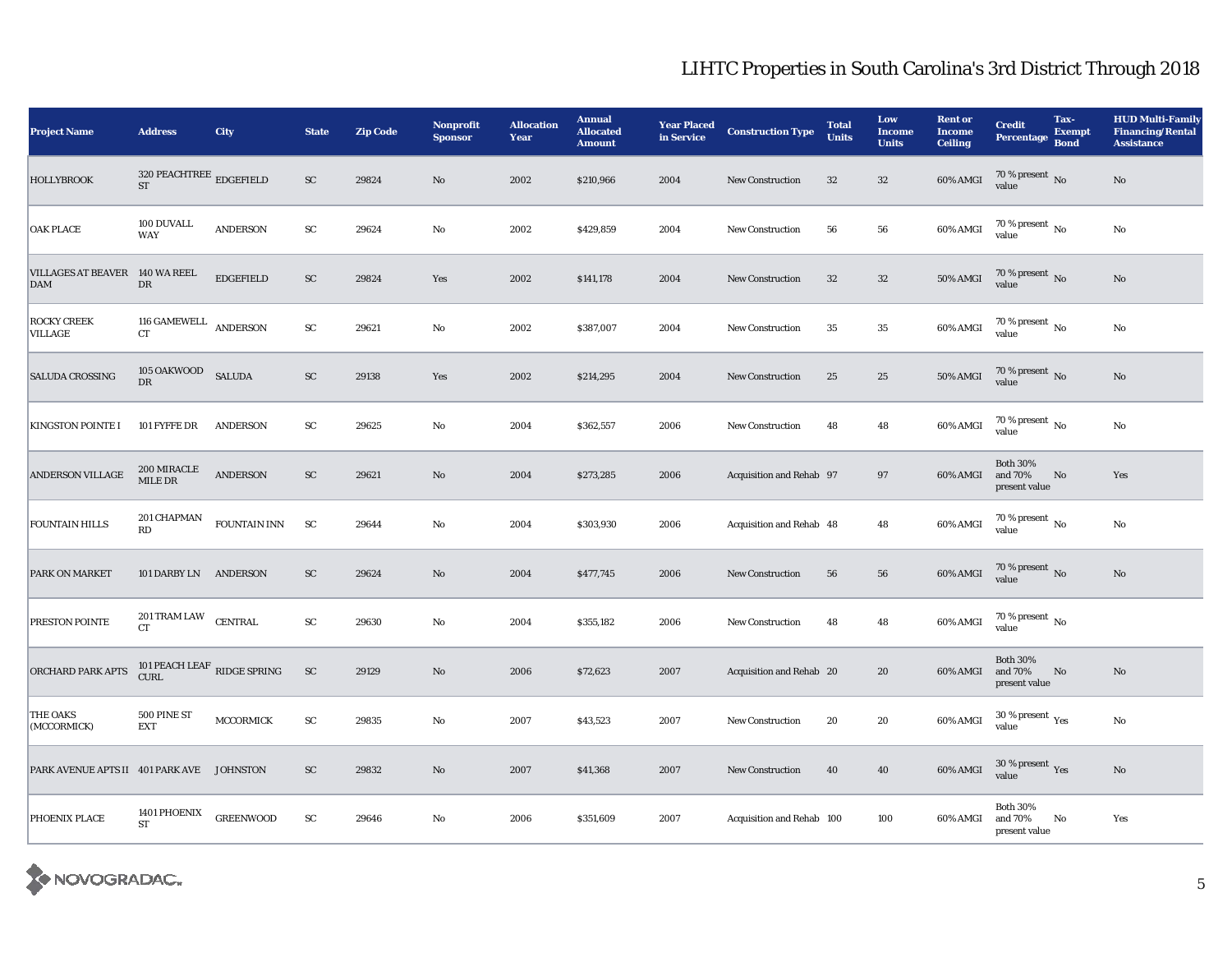| <b>Project Name</b>                                      | <b>Address</b>                          | City                          | <b>State</b>  | <b>Zip Code</b> | Nonprofit<br><b>Sponsor</b> | <b>Allocation</b><br>Year | <b>Annual</b><br><b>Allocated</b><br><b>Amount</b> | <b>Year Placed</b><br>in Service | <b>Construction Type</b>              | <b>Total</b><br><b>Units</b> | Low<br><b>Income</b><br><b>Units</b> | <b>Rent or</b><br><b>Income</b><br><b>Ceiling</b> | <b>Credit</b><br><b>Percentage</b>          | Tax-<br><b>Exempt</b><br><b>Bond</b> | <b>HUD Multi-Family</b><br><b>Financing/Rental</b><br><b>Assistance</b> |
|----------------------------------------------------------|-----------------------------------------|-------------------------------|---------------|-----------------|-----------------------------|---------------------------|----------------------------------------------------|----------------------------------|---------------------------------------|------------------------------|--------------------------------------|---------------------------------------------------|---------------------------------------------|--------------------------------------|-------------------------------------------------------------------------|
| <b>SENECA GARDENS</b><br><b>APTS</b>                     | 819 LAING CT                            | <b>SENECA</b>                 | ${\rm SC}$    | 29678           | $\mathbf{N}\mathbf{o}$      | 2006                      | \$334,221                                          | 2007                             | Acquisition and Rehab 76              |                              | 76                                   | 60% AMGI                                          | <b>Both 30%</b><br>and 70%<br>present value | No                                   | Yes                                                                     |
| <b>BROOKSTONE APTS</b>                                   | <b>EXT</b>                              | 10 MURRAH RD NORTH AUGUSTA SC |               | 29860           | $\rm No$                    | 2006                      | \$453,625                                          | 2008                             | <b>New Construction</b>               | 48                           | 48                                   | 60% AMGI                                          | 70 % present $\,$ No $\,$<br>value          |                                      | $\rm No$                                                                |
| <b>COMPANION AT</b><br><b>WALNUT HILL</b>                | 201 WALNUT<br>HILL DR                   | <b>EASLEY</b>                 | ${\rm SC}$    | 29642           | $\rm No$                    | 2007                      | \$261,769                                          | 2008                             | New Construction                      | 40                           | ${\bf 40}$                           | 60% AMGI                                          | $70\,\%$ present $\,$ No value              |                                      | $\rm No$                                                                |
| <b>COUNTRYSIDE APTS</b>                                  | 100<br>COUNTRYSIDE CLINTON<br>CIR       |                               | $\mathbf{SC}$ | 29325           | No                          | 2007                      | \$95,064                                           | 2008                             | Acquisition and Rehab 52              |                              | 52                                   | 60% AMGI                                          | $30$ % present $\,$ $\rm Yes$<br>value      |                                      | $\rm No$                                                                |
| <b>KENNEDY PLACE</b>                                     | 816 KENNEDY<br><b>ST</b>                | <b>ANDERSON</b>               | ${\rm SC}$    | 29624           | Yes                         | 2006                      | \$393,614                                          | 2008                             | Both New Construction 43<br>and $A/R$ |                              | 43                                   | 60% AMGI                                          | <b>Both 30%</b><br>and 70%<br>present value | No                                   | $\mathbf{N}\mathbf{o}$                                                  |
| <b>SUMMERCREST APTS</b>                                  | 116<br>GARLINGTON LAURENS<br>ST         |                               | ${\rm SC}$    | 29360           | No                          | 1988                      | \$71,868                                           | 2008                             | <b>New Construction</b>               | 48                           | 48                                   | 60% AMGI                                          | 30 % present $_{\rm No}$<br>value           |                                      | $\rm No$                                                                |
| <b>AUTUMNWOOD</b><br><b>VILLAGE APTS II</b>              | 120<br>AUTUMNWOOD WALHALLA<br><b>LN</b> |                               | ${\rm SC}$    | 29691           | $\rm No$                    | 2008                      | \$67,447                                           | 2009                             | Acquisition and Rehab 32              |                              | $32\,$                               | 60% AMGI                                          | $30\,\%$ present $\,\mathrm{Yes}$ value     |                                      | $\rm No$                                                                |
| <b>HALLMARK AT</b><br><b>GREENWOOD</b>                   | 337 EMERALD<br>RD <sub>N</sub>          | <b>GREENWOOD</b>              | ${\rm sc}$    | 29646           | No                          | 2007                      | \$360,488                                          | 2009                             | Acquisition and Rehab 88              |                              | 88                                   | 60% AMGI                                          | $70$ % present $\,$ No $\,$<br>value        |                                      | $\rm No$                                                                |
| KINGSTON POINTE II                                       | 101 FYFFE DR                            | <b>ANDERSON</b>               | ${\rm sc}$    | 29625           | $\mathbf{N}\mathbf{o}$      | 2007                      | \$455,368                                          | 2009                             | <b>New Construction</b>               | 44                           | 44                                   | 60% AMGI                                          | $70\,\%$ present $\,$ No value              |                                      | $\rm No$                                                                |
| THE POINTE AT<br><b>BAYHILL</b>                          | 170 BAYHILL<br><b>CIR</b>               | <b>ANDERSON</b>               | ${\rm SC}$    | 29625           | No                          | 2007                      | \$629,079                                          | 2009                             | <b>New Construction</b>               | 40                           | 40                                   | 60% AMGI                                          | <b>Both 30%</b><br>and 70%<br>present value | No                                   | No                                                                      |
| <b>BELLE VILLE APTS II</b>                               | 100 JEFFERSON CLINTON<br><b>ST</b>      |                               | ${\rm SC}$    | 29325           | $\rm No$                    | 2008                      | \$54,195                                           | 2010                             | <b>New Construction</b>               | 24                           | ${\bf 24}$                           | 60% AMGI                                          | $30\,\%$ present $\,\mathrm{Yes}$ value     |                                      | No                                                                      |
| CLINTON GREEN APTS 100 HOUSER                            |                                         | <b>CLINTON</b>                | ${\rm SC}$    | 29325           | $\rm No$                    | 2009                      | \$400,464                                          | 2010                             | <b>New Construction</b>               | 40                           | 40                                   | 60% AMGI                                          | $70\,\%$ present $\,$ No value              |                                      | $\rm No$                                                                |
| COLONY SQUARE APTS 210 ELIZABETH CLINTON<br>$\mathbf{I}$ | <b>ST</b>                               |                               | ${\rm SC}$    | 29325           | $\mathbf{N}\mathbf{o}$      | 2008                      | \$74,356                                           | 2010                             | New Construction                      | $32\,$                       | $32\,$                               | 60% AMGI                                          | $30\,\%$ present $\,\mathrm{Yes}$ value     |                                      | $\rm No$                                                                |
| <b>CREEKSIDE APTS</b>                                    | 205 SALUDA DR PIEDMONT                  |                               | $\mathbf{SC}$ | 29673           | No                          | 2008                      | \$86,481                                           | 2010                             | Acquisition and Rehab 40              |                              | 40                                   | 60% AMGI                                          | $30\,\%$ present $\,\mathrm{Yes}$ value     |                                      | $\rm No$                                                                |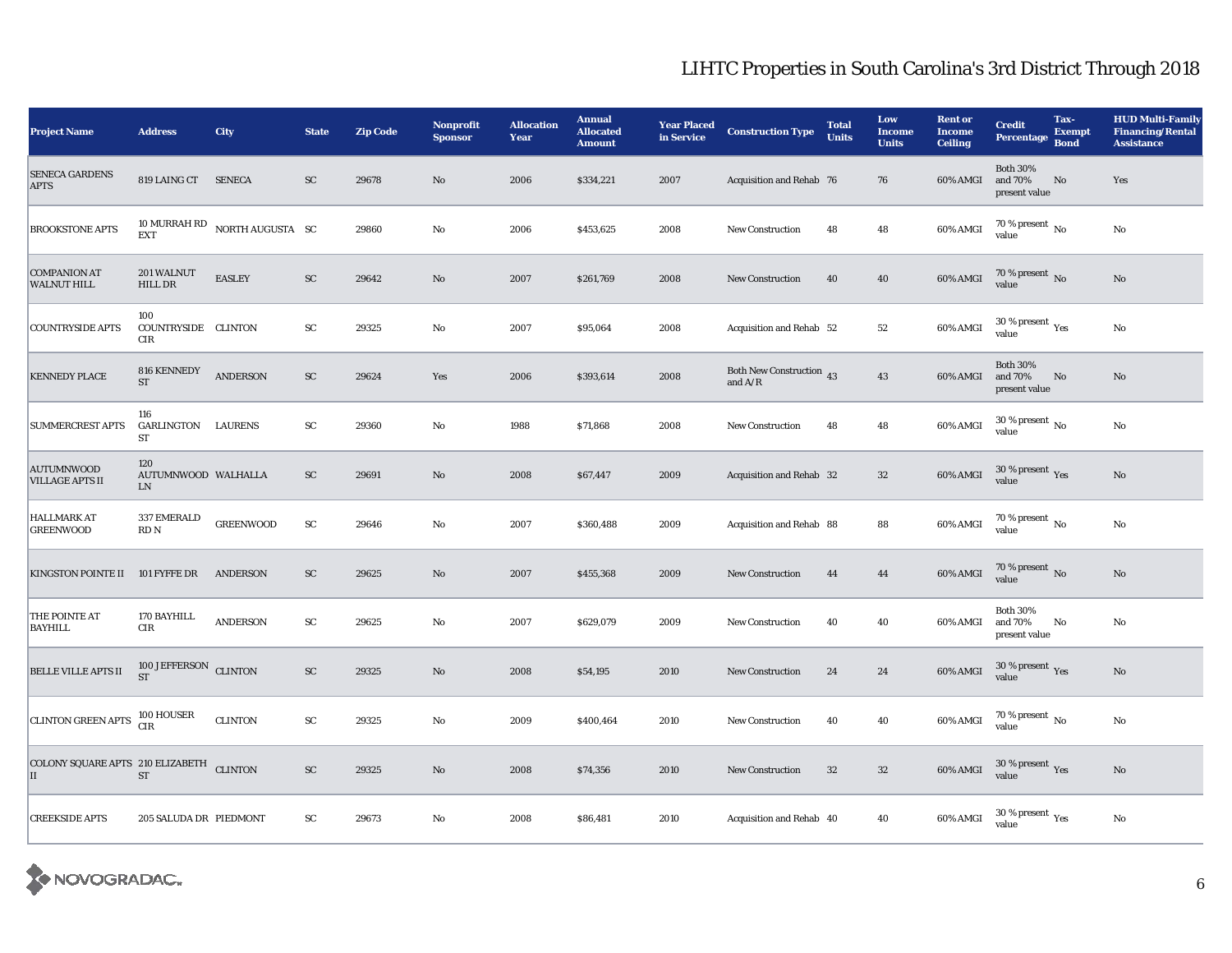| <b>Project Name</b>                                          | <b>Address</b>                    | City                                    | <b>State</b>  | <b>Zip Code</b>   | Nonprofit<br><b>Sponsor</b> | <b>Allocation</b><br>Year | <b>Annual</b><br><b>Allocated</b><br><b>Amount</b> | <b>Year Placed</b><br>in Service | <b>Construction Type</b> | <b>Total</b><br><b>Units</b> | Low<br><b>Income</b><br><b>Units</b> | <b>Rent or</b><br><b>Income</b><br><b>Ceiling</b> | <b>Credit</b><br><b>Percentage</b>                     | Tax-<br><b>Exempt</b><br><b>Bond</b> | <b>HUD Multi-Family</b><br><b>Financing/Rental</b><br><b>Assistance</b> |
|--------------------------------------------------------------|-----------------------------------|-----------------------------------------|---------------|-------------------|-----------------------------|---------------------------|----------------------------------------------------|----------------------------------|--------------------------|------------------------------|--------------------------------------|---------------------------------------------------|--------------------------------------------------------|--------------------------------------|-------------------------------------------------------------------------|
| <b>FOREST VIEW APTS</b>                                      | 101 FOREST<br><b>VIEW CIR</b>     | <b>LIBERTY</b>                          | SC            | 29657             | $\mathbf{N}\mathbf{o}$      | 2008                      | \$99,560                                           | 2010                             | Acquisition and Rehab 44 |                              | 44                                   | 60% AMGI                                          | $30\,\%$ present $\,\mathrm{Yes}$ value                |                                      | $\rm No$                                                                |
| <b>FOUNTAIN HILLS II</b>                                     | 205 CHAPMAN<br>RD                 | FOUNTAIN INN                            | <b>SC</b>     | 29644             | No                          | 2009                      | \$393,934                                          | 2010                             | <b>New Construction</b>  | 32                           | $32\,$                               | 60% AMGI                                          | 70 % present $\,$ No $\,$<br>value                     |                                      | No                                                                      |
| MEADOWBROOK APTS                                             | 201 REEDY<br>FORK RD              | <b>LAURENS</b>                          | ${\rm SC}$    | 29360             | $\rm No$                    | 2008                      | \$99,425                                           | 2010                             | Acquisition and Rehab 48 |                              | 48                                   | 60% AMGI                                          | $30\,\%$ present $\,\mathrm{Yes}$ value                |                                      | $\rm No$                                                                |
| MIDWAY MANOR APTS 199 MILL ST                                |                                   | PELZER                                  | ${\rm SC}$    | 29669             | No                          | 2008                      | \$112,777                                          | 2010                             | Acquisition and Rehab 48 |                              | 48                                   | 60% AMGI                                          | $30$ % present $\,$ $\rm Yes$<br>value                 |                                      | No                                                                      |
| PALMETTO LANE APTS ANTREVILLE                                | 330<br><b>HWY</b>                 | <b>IVA</b>                              | SC            | 29655             | No.                         | 2008                      | \$53,257                                           | 2010                             | Acquisition and Rehab 20 |                              | 20                                   | 60% AMGI                                          | $30\,\%$ present $\,\mathrm{Yes}$ value                |                                      | No                                                                      |
| PICKENS APTS                                                 | 209 INDIA DR                      | <b>PICKENS</b>                          | ${\rm SC}$    | 29671             | No                          | 2008                      | \$43,595                                           | 2010                             | Acquisition and Rehab 24 |                              | 24                                   | 60% AMGI                                          | $30$ % present $\rm\thinspace\gamma_{\rm es}$<br>value |                                      | $\rm No$                                                                |
| RIDGE CREST APTS                                             | 743<br>ISSAQUEENA<br>TRAIL        | CENTRAL                                 | $\mathbf{SC}$ | 29630             | No                          | 2008                      | \$121,239                                          | 2010                             | Acquisition and Rehab 46 |                              | 46                                   | 60% AMGI                                          | $30\,\%$ present $\,\mathrm{Yes}$ value                |                                      | $\rm No$                                                                |
| RIDGEVIEW APTS II                                            | 117 RIDGEVIEW PICKENS<br>DR       |                                         | ${\rm SC}$    | 29671             | No                          | 2008                      | \$50,976                                           | 2010                             | <b>New Construction</b>  | 24                           | 24                                   | 60% AMGI                                          | $30$ % present $\rm\thinspace\gamma_{\rm es}$<br>value |                                      | $\rm No$                                                                |
| <b>WILDWOOD APTS</b>                                         | 360 E<br>HAMPTON AVE HONEA PATH   |                                         | ${\rm SC}$    | 29654             | No                          | 2008                      | \$67,844                                           | 2010                             | Acquisition and Rehab 30 |                              | $30\,$                               | $60\%$ AMGI                                       | $30\,\%$ present $\,\mathrm{Yes}$ value                |                                      | $\rm No$                                                                |
| <b>WILLOW CREEK APTS</b>                                     | 501 WILLOW<br><b>LOOP</b>         | <b>SALUDA</b>                           | ${\rm SC}$    | 29138             | No                          | 2008                      | \$88,608                                           | 2010                             | Acquisition and Rehab 36 |                              | 36                                   | $60\%$ AMGI                                       | $30$ % present $\,$ $\rm Yes$<br>value                 |                                      | $\rm No$                                                                |
| WOODCREEK APTS II                                            | RD                                | 1216 $\rm E$ GEORGIA $\rm SIMPSONVILLE$ | <b>SC</b>     | 29681             | No                          | 2008                      | \$101,697                                          | 2010                             | <b>New Construction</b>  | 48                           | 48                                   | 60% AMGI                                          | $30\,\%$ present $\,\mathrm{Yes}$ value                |                                      | $\rm No$                                                                |
| <b>CREST VUE</b>                                             | 53 CREST RD                       | <b>EDGEFIELD</b>                        | ${\rm SC}$    | 29824             | $\mathbf{N}\mathbf{o}$      | 2010                      | \$521,678                                          | 2011                             | <b>New Construction</b>  | 26                           | 26                                   | 60% AMGI                                          | 70 % present $\,$ No $\,$<br>value                     |                                      | $\rm No$                                                                |
| HAMPTON CREST APTS 101 PALMETTO<br>(2009 TCEX EXCH<br>FUNDS) | LANE                              | <b>ANDERSON</b>                         | ${\rm SC}$    | <b>JOE LARGEY</b> | No                          | 2009                      | \$707,692                                          | 2011                             | <b>New Construction</b>  | 64                           | 64                                   | $60\%$ AMGI                                       | $70\,\%$ present $\,$ No value                         |                                      | $\rm No$                                                                |
| HAMPTON GREENE<br><b>APTS</b>                                | 2307<br>STANDRIDGE ANDERSON<br>RD |                                         | ${\rm sc}$    | 29625             | $\mathbf{N}\mathbf{o}$      | 2009                      | \$711,530                                          | 2011                             | <b>New Construction</b>  | 72                           | 72                                   | 60% AMGI                                          | $70\,\%$ present $\,$ No $\,$<br>value                 |                                      | $\rm No$                                                                |

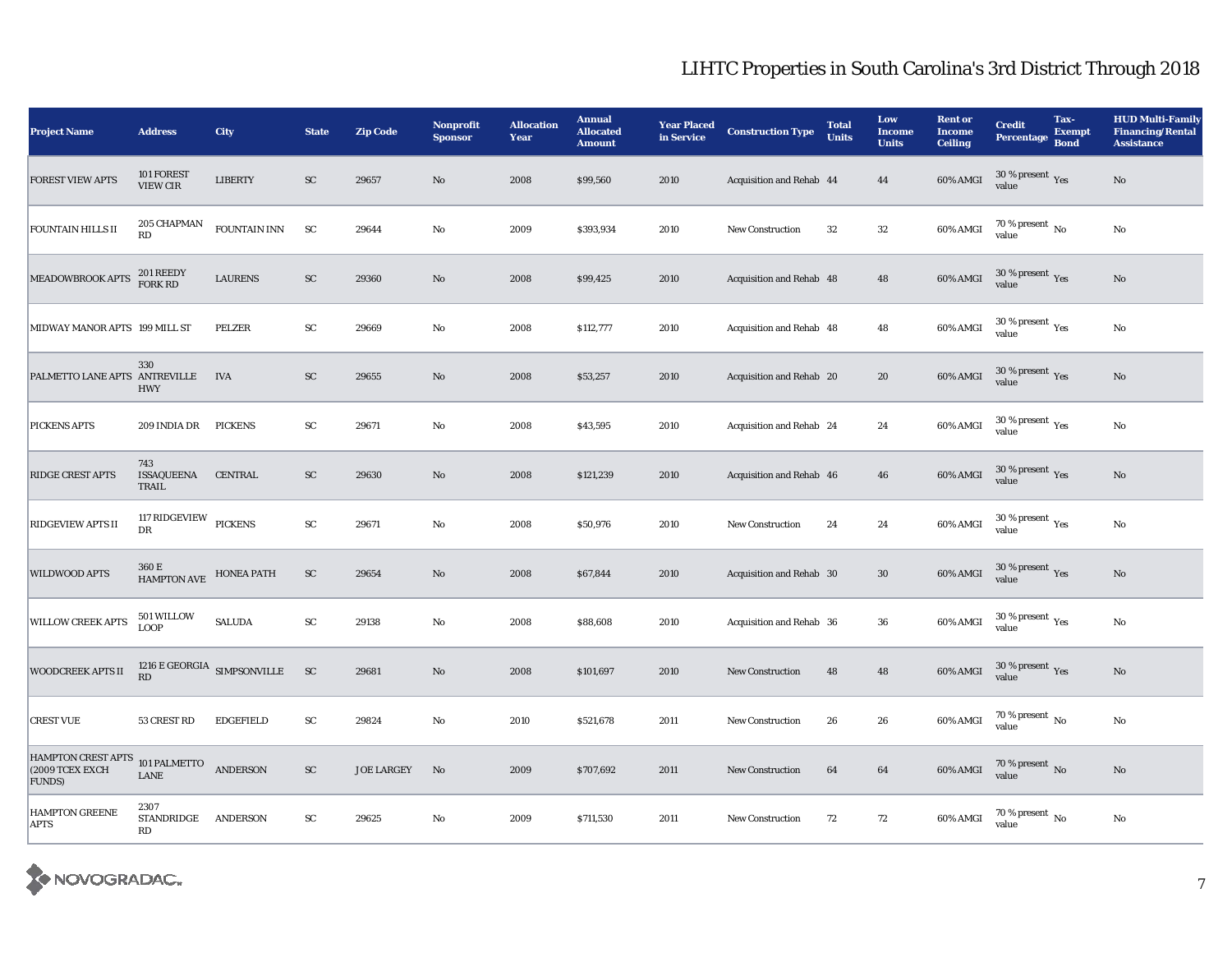| <b>Project Name</b>                                         | <b>Address</b>                         | City               | <b>State</b> | <b>Zip Code</b> | Nonprofit<br><b>Sponsor</b> | <b>Allocation</b><br>Year | <b>Annual</b><br><b>Allocated</b><br><b>Amount</b> | <b>Year Placed</b><br>in Service | <b>Construction Type</b> | <b>Total</b><br><b>Units</b> | Low<br><b>Income</b><br><b>Units</b> | <b>Rent or</b><br><b>Income</b><br><b>Ceiling</b> | <b>Credit</b><br><b>Percentage</b>          | Tax-<br><b>Exempt</b><br><b>Bond</b> | <b>HUD Multi-Family</b><br><b>Financing/Rental</b><br><b>Assistance</b> |
|-------------------------------------------------------------|----------------------------------------|--------------------|--------------|-----------------|-----------------------------|---------------------------|----------------------------------------------------|----------------------------------|--------------------------|------------------------------|--------------------------------------|---------------------------------------------------|---------------------------------------------|--------------------------------------|-------------------------------------------------------------------------|
| <b>PENDLEON</b><br><b>PROPERTIES</b>                        | 210 KIRK LN                            | PENDLETON          | ${\rm SC}$   | 29670           | $\mathbf{N}\mathbf{o}$      | 2011                      | \$369,181                                          | 2012                             | Acquisition and Rehab 50 |                              | 49                                   | $60\%$ AMGI                                       | Not<br>Indicated                            | $\rm No$                             | Yes                                                                     |
| <b>CEDAR BROOK</b><br><b>TOWNHOMES</b>                      | 101 CEDAR<br><b>BROOK CIR</b>          | <b>EASLEY</b>      | ${\rm SC}$   | 29640           | $\rm No$                    | 2012                      | \$850,000                                          | 2013                             | <b>New Construction</b>  | 39                           | 39                                   | 60% AMGI                                          | 70 % present $\,$ No $\,$<br>value          |                                      | $\rm No$                                                                |
| FAIRGROUNDS SENIOR 197<br>VILLAGE                           | FAIRGROUNDS LAURENS<br>RD              |                    | ${\rm SC}$   | 29360           | $\mathbf{N}\mathbf{o}$      | 2012                      | \$678,970                                          | 2013                             | New Construction         | 42                           | $\bf 42$                             | 60% AMGI                                          | $70\,\%$ present $_{\rm No}$                |                                      | $\rm No$                                                                |
| POPE FIELD TERRACE                                          | 110 POPE FIELD EASLEY TER DR           |                    | ${\rm SC}$   | 29640           | No                          | 2012                      | \$816,518                                          | 2013                             | <b>New Construction</b>  | 56                           | 55                                   | 60% AMGI                                          | $70$ % present $\,$ No $\,$<br>value        |                                      | No                                                                      |
| <b>SENECA HEIGHTS</b>                                       | 336 MAPLE<br><b>GROVE RD</b>           | <b>SENECA</b>      | ${\rm SC}$   | 29678           | No                          | 2012                      | \$850,000                                          | 2013                             | <b>New Construction</b>  | 39                           | 39                                   | 60% AMGI                                          | $70\,\%$ present $\,$ No value              |                                      | No                                                                      |
| <b>STERLING RIDGE</b>                                       | 128 LESLIE DR GREENWOOD                |                    | SC           | 29649           | Yes                         | 2012                      | \$850,000                                          | 2013                             | <b>New Construction</b>  | 39                           | 39                                   | 60% AMGI                                          | 70 % present $\,$ No $\,$<br>value          |                                      | No                                                                      |
| <b>APPLEWOOD VILLAS</b>                                     | 410 W S<br><b>FOURTH ST</b>            | <b>SENECA</b>      | ${\rm SC}$   | 29678           | No                          | 2012                      | \$505,561                                          | 2013                             | Acquisition and Rehab 50 |                              | 50                                   | 60% AMGI                                          | <b>Both 30%</b><br>and 70%<br>present value | No                                   | No                                                                      |
| <b>CRABAPPLE CHASE</b>                                      | 330 PEARMAN<br><b>DAIRY RD</b>         | <b>ANDERSON</b>    | ${\rm SC}$   | 29625           | No                          | 2013                      | \$750,000                                          | 2014                             | Acquisition and Rehab 42 |                              | 42                                   | 60% AMGI                                          | $70$ % present $\,$ No $\,$<br>value        |                                      | $\rm No$                                                                |
| OAKMONT PLACE                                               | 104 PAMPAS DR GREENWOOD                |                    | ${\rm SC}$   | 29649           | $\mathbf{N}\mathbf{o}$      | 2012                      | \$849,263                                          | 2014                             | <b>New Construction</b>  | ${\bf 55}$                   | ${\bf 55}$                           | 60% AMGI                                          | $70\,\%$ present $\,$ No value              |                                      | $\rm No$                                                                |
| <b>SALUDA COMMONS</b>                                       | 1000 BIRATH ST SALUDA                  |                    | SC           | 29138           | No                          | 2012                      | \$728,050                                          | 2014                             | <b>New Construction</b>  | 40                           | 40                                   | 60% AMGI                                          | $70\,\%$ present $\,$ No value              |                                      | No                                                                      |
| SERENITY PLACE                                              | 117 NORTHSIDE SENECA<br><b>CIR</b>     |                    | ${\rm SC}$   | 29672           | $\mathbf{N}\mathbf{o}$      | 2012                      | \$709,133                                          | 2014                             | <b>New Construction</b>  | 47                           | 47                                   | 60% AMGI                                          | $70\,\%$ present $\,$ No value              |                                      | $\rm No$                                                                |
| <b>ALLISON SQUARE</b>                                       | $100\,$ ALLISON<br><b>SQUARE DRIVE</b> | <b>ANDERSON</b>    | SC           | 29624           | $\mathbf{N}\mathbf{o}$      | 2013                      | \$608,975                                          | 2015                             | <b>New Construction</b>  | 39                           | 39                                   | $60\%$ AMGI                                       | 70 % present $\,$ No $\,$<br>value          |                                      | $\rm No$                                                                |
| CEDAR RIDGE MANOR                                           | 2 HOLLOWAY<br>DRIVE                    | <b>WARE SHOALS</b> | ${\rm SC}$   | 29692           | $\mathbf{N}\mathbf{o}$      | 2014                      | \$169,257                                          | 2015                             | Acquisition and Rehab 28 |                              | 28                                   | 60% AMGI                                          | <b>Both 30%</b><br>and 70%<br>present value | No                                   | $\mathbf{N}\mathbf{o}$                                                  |
| <b>COLEMAN STREET</b><br><b>APARTMENTS M13-</b><br>SG450954 | 110 COLEMAN<br><b>STREET</b>           | <b>ABBEVILLE</b>   | ${\rm SC}$   | 29620           | No                          | 2013                      | \$290,404                                          | 2015                             | Acquisition and Rehab 48 |                              | 48                                   | 60% AMGI                                          | <b>Both 30%</b><br>and 70%<br>present value | No                                   | No                                                                      |

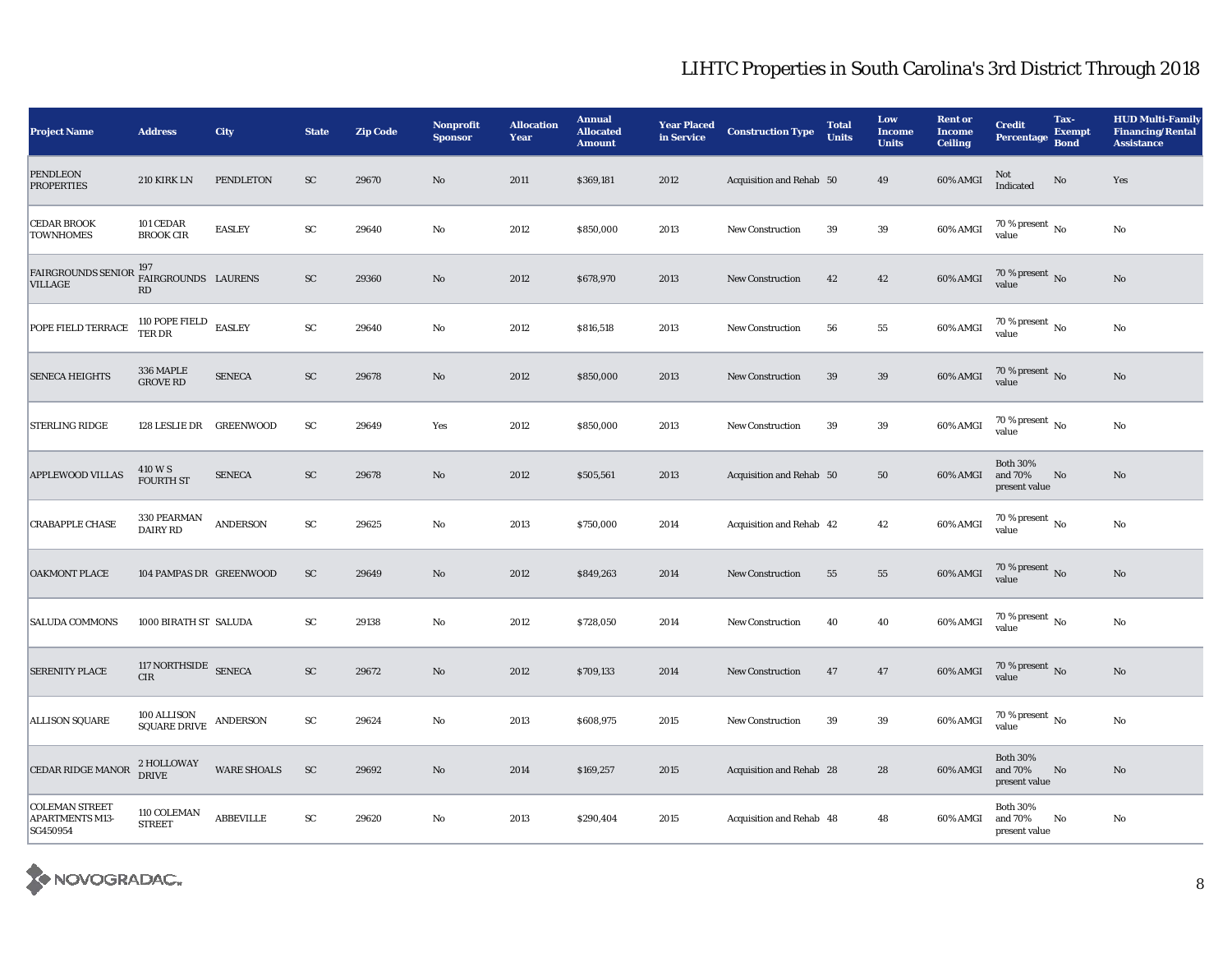| <b>Project Name</b>                                                                                        | <b>Address</b>                                | <b>City</b>       | <b>State</b> | <b>Zip Code</b> | <b>Nonprofit</b><br><b>Sponsor</b> | <b>Allocation</b><br>Year | <b>Annual</b><br><b>Allocated</b><br><b>Amount</b> | <b>Year Placed</b><br>in Service | <b>Construction Type</b> | <b>Total</b><br><b>Units</b> | Low<br><b>Income</b><br><b>Units</b> | <b>Rent or</b><br><b>Income</b><br><b>Ceiling</b> | <b>Credit</b><br><b>Percentage</b>          | Tax-<br><b>Exempt</b><br><b>Bond</b> | <b>HUD Multi-Family</b><br><b>Financing/Rental</b><br><b>Assistance</b> |
|------------------------------------------------------------------------------------------------------------|-----------------------------------------------|-------------------|--------------|-----------------|------------------------------------|---------------------------|----------------------------------------------------|----------------------------------|--------------------------|------------------------------|--------------------------------------|---------------------------------------------------|---------------------------------------------|--------------------------------------|-------------------------------------------------------------------------|
| <b>COUNTRY MANOR</b>                                                                                       | 191 WEST A<br><b>REEL DRIVE</b>               | <b>EDGEFIELD</b>  | ${\rm SC}$   | 29824           | $\mathbf{N}\mathbf{o}$             | 2013                      | \$380,000                                          | 2015                             | Acquisition and Rehab 46 |                              | 46                                   | 60% AMGI                                          | <b>Both 30%</b><br>and 70%<br>present value | No                                   | No                                                                      |
| <b>COUNTRY RIDGE</b><br><b>APARTMENTS</b>                                                                  | <b>100 PINE</b><br><b>MANOR CIRCLE</b>        | WALHALLA          | ${\rm SC}$   | 29691           | No                                 | 2014                      | \$63,094                                           | 2015                             | Acquisition and Rehab 32 |                              | $32\,$                               | 60% AMGI                                          | $30$ % present $\,$ $\rm Yes$<br>value      |                                      | No                                                                      |
| ${\small\bf HAZELWOOD MANOR\quad 1202\ CALHOUN\ \bf APARTMENTS\quad \  \  \, STREET}$                      |                                               | <b>JOHNSTON</b>   | ${\rm SC}$   | 29832           | $\mathbf{N}\mathbf{o}$             | 2014                      | \$48,310                                           | 2015                             | Acquisition and Rehab 24 |                              | 24                                   | 60% AMGI                                          | $30\,\%$ present $\,\mathrm{Yes}$ value     |                                      | $\rm No$                                                                |
| LIBERTY VILLAGE M14-<br>SG450966 DEERCHASE<br><b>VILLAGE</b>                                               | 109 LIBERTY<br><b>LANE</b>                    | <b>GREENWOOD</b>  | ${\rm SC}$   | 29646           | No                                 | 2014                      | \$571,430                                          | 2015                             | <b>New Construction</b>  | 36                           | 36                                   | 60% AMGI                                          | <b>Both 30%</b><br>and 70%<br>present value | No                                   | No                                                                      |
| <b>TIMBER RIDGE</b><br><b>APARTMENTS</b>                                                                   | 308 WALL ROAD MCCORMICK                       |                   | ${\rm SC}$   | 29835           | $\rm No$                           | 2014                      | \$82,589                                           | 2015                             | Acquisition and Rehab 36 |                              | $36\,$                               | 60% AMGI                                          | $30\,\%$ present $\,\mathrm{Yes}$ value     |                                      | $\rm No$                                                                |
| <b>WESTCHASE</b><br><b>APARTMENTS</b>                                                                      | 590 PHILLIPS<br><b>STREET</b>                 | <b>CLINTON</b>    | ${\rm SC}$   | 29325           | No                                 | 2014                      | \$238,100                                          | 2015                             | Acquisition and Rehab 85 |                              | 85                                   | $60\%$ AMGI                                       | 30 % present $\rm_{Yes}$<br>value           |                                      | $\rm No$                                                                |
| <b>ABERDEEN CHASE</b>                                                                                      | 100<br><b>ALBERDEEN</b><br><b>CHASE DRIVE</b> | <b>EASLEY</b>     | ${\rm SC}$   | 29640           | $\rm No$                           | 2014                      | \$409,995                                          | 2015                             | New Construction         | 27                           | 27                                   | 60% AMGI                                          | $70\,\%$ present $\,$ No value              |                                      | $\rm No$                                                                |
| $\textbf{LAUREL STREET VILLA}\xspace \begin{array}{c} \textbf{90 PEACHTREE} \\ \textbf{STREE} \end{array}$ |                                               | <b>HONEA PATH</b> | ${\rm SC}$   | 29654           | No                                 | 2014                      | \$634,668                                          | 2016                             | <b>New Construction</b>  | 42                           | 48                                   | 60% AMGI                                          | 70 % present $\overline{N_0}$<br>value      |                                      | $\rm No$                                                                |
| PEACHTREE SENIOR VII PEACHTREE                                                                             | 120 NORTH<br><b>STREET</b>                    | <b>LIBERTY</b>    | SC           | 29657           | No                                 | 2015                      | \$582,945                                          | 2017                             | <b>New Construction</b>  | 40                           | 40                                   | 60% AMGI                                          | 70 % present<br>value                       |                                      | $\mathbf{N}\mathbf{o}$                                                  |
| <b>VILLAGE SQUARE</b>                                                                                      | 115 SHIRLEY<br><b>STREET</b>                  | <b>PENDLETON</b>  | ${\rm SC}$   | 29670           | No                                 | 2015                      | \$320,000                                          | 2017                             | Acquisition and Rehab 40 |                              | 40                                   | 60% AMGI                                          | <b>Both 30%</b><br>and 70%<br>present value |                                      | No                                                                      |
| <b>CYPRESS MILL</b>                                                                                        | 306<br>CAMBRIDGE<br>STREET NORTH              | NINETY-SIX        | ${\rm SC}$   | 29666           | Yes                                | 2016                      | \$699,251                                          | 2018                             | <b>New Construction</b>  | 36                           | 36                                   | 60% AMGI                                          | 70 % present<br>value                       |                                      | $\rm No$                                                                |
| <b>HUNTER OAKS</b><br><b>APARTMENTS</b>                                                                    | 804 HUNTER<br><b>OAKS DRIVE</b>               | <b>SENECA</b>     | ${\rm SC}$   | 29678           | $\rm No$                           | 2016                      | \$802,232                                          | 2018                             | <b>New Construction</b>  | 50                           | 50                                   | 60% AMGI                                          | 70 % present<br>value                       |                                      | $\rm No$                                                                |
| <b>LAUREL STREET</b><br><b>VILLAGE II</b>                                                                  | 717 LAUREL<br><b>STREET</b>                   | <b>HONEA PATH</b> | ${\rm SC}$   | 29654           | $\mathbf{N}\mathbf{o}$             | 2016                      | \$630,513                                          | 2018                             | <b>New Construction</b>  | 34                           | 34                                   | 60% AMGI                                          | 70 % present<br>value                       |                                      | $\mathbf{N}\mathbf{o}$                                                  |
| <b>MCCORMICK MANOR</b><br><b>APARTMENTS</b>                                                                | 713 SOUTH<br><b>MINE STREET</b>               | <b>MCCORMICK</b>  | ${\bf SC}$   | 29835           | $\rm No$                           | 2017                      | \$189,980                                          | 2018                             | Acquisition and Rehab 24 |                              | 24                                   | 60% AMGI                                          | <b>Both 30%</b><br>and 70%<br>present value |                                      | $\rm No$                                                                |